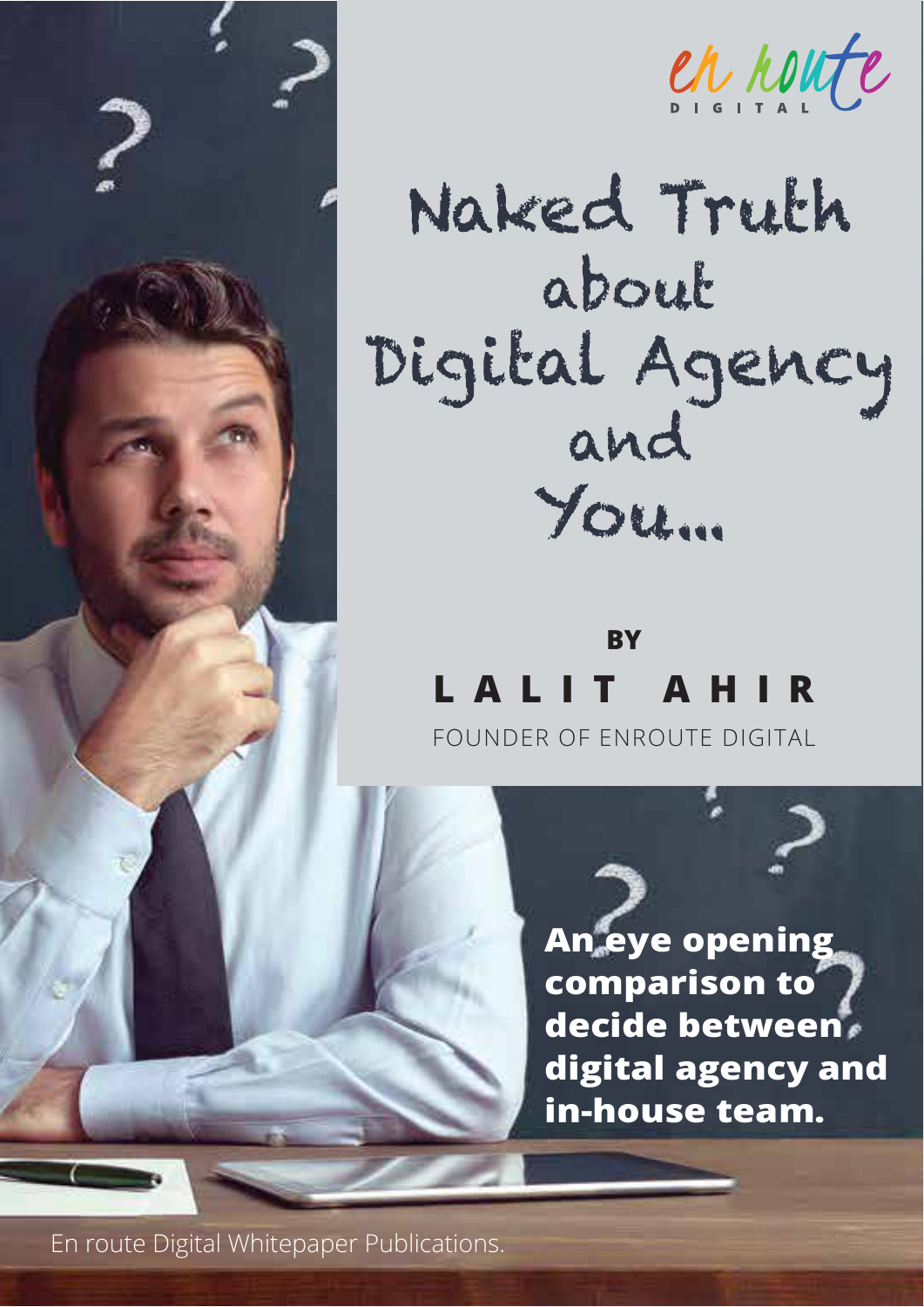Let's make it very simple for you: in-house digital marketing department consists of skilled employees on the payroll of the company that work exclusively of the company. To drive the in-house digital marketing department need to have crucial positions with KRAs that drive the marketing show. So to point out, Digital Marketing Head, Content Writer, SEO specialist, PPC Campaign manager (Google & Facebook Certified), Social Media Manager, Analytics & Marketing Automation Specialist (for ex. Hubspot certified), GUI Artist and Web Developer to name just a few. A team will overlay its entire skills to the unified objective to generate business in-line to your vision and play a complex role in generating excellent presence over the internet.

Now coming to an agency, any digital agency hand picks excellent skills of SEO, SEM/PPC expert (certified professional), Content writers, Social Media Geeks and analytical experts that drive marketing automation through emails & content. There is also a combination of Graphic designers and Web programmers are resourceful for offline and digital content.

At both the scenarios, these blends are completely possible and can have either both or individually managed of the resources are sufficient to execute.

Let's have a naked truth and fair comparison to both the sides of the coin.

# Skill Set

Skills is a subjective term and have great value in terms of money.

### **In-House Team**

In-house digital professionals are on remuneration to think, live and experience your brand, and to have a complete knowledge of your given industry. They are hired because of expertise and chosen by that company to be a right fit within the organisation, rather than an outsourced one.

There are minor changes for the company to find an individual or a professional, who knows all the aspects of digital marketing. And if they find, it is too much work for that one single professional to handle its company's entire digital activity and deliver results. There are chances, the profession makes execute only limited activity that delivers output. But irrespective any business whether big or small, what works today may not work tomorrow and so it is important to have a consistent drive of digital activity to entire clusters of digital marketing.

It takes collaboration across a community to develop better skills for better lives.

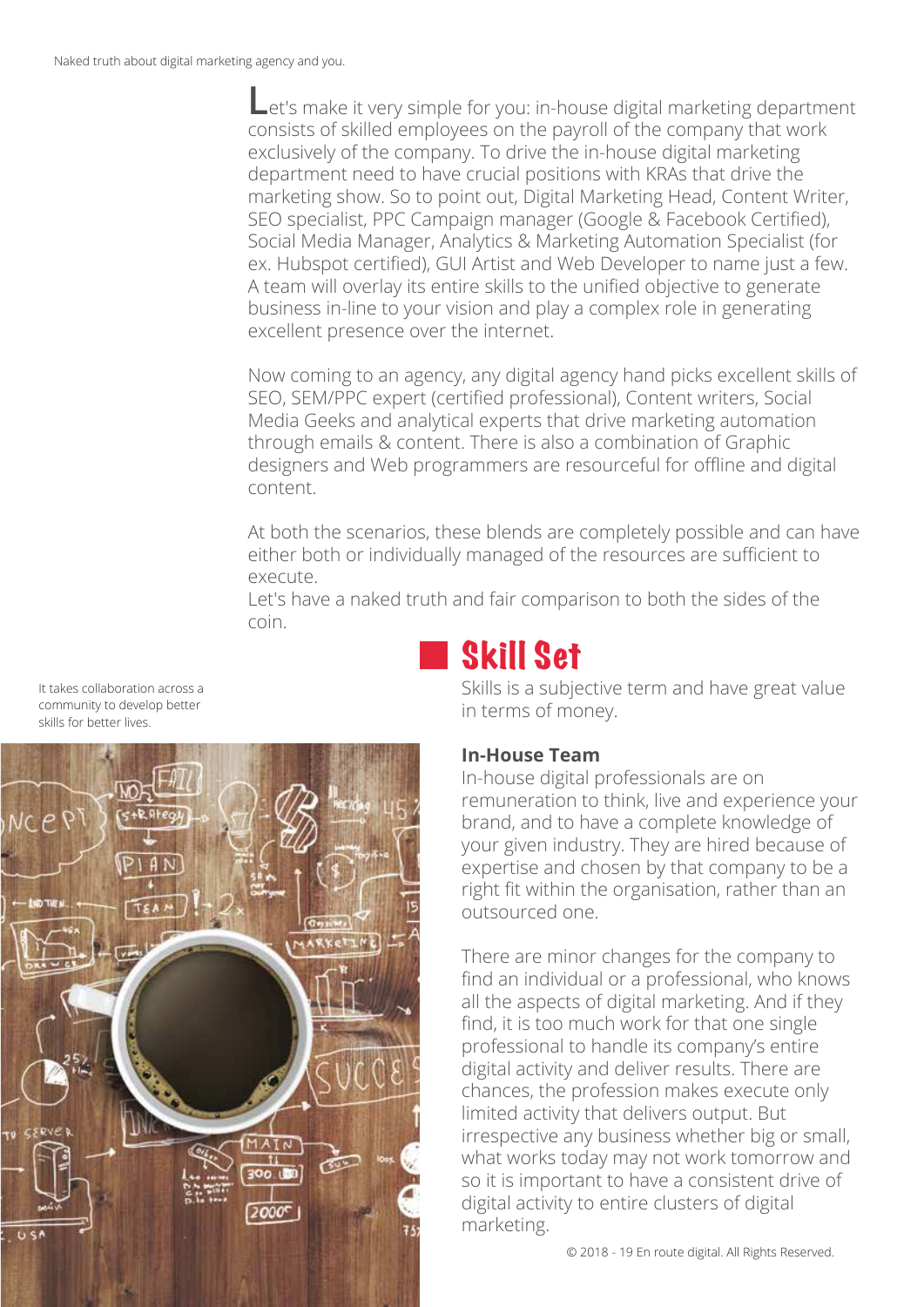

Above: *Skill factor at the digital agency which is a collaborative effort.*

#### **Agency**

As an agency, they are skilled in the expectation of a powerful digital marketing team. but when it comes to the agency, you need constant communication with the agency to get things rolling. Your agency is handling multiple brands and they have pressure from all sides. One single miscommunication can mess up an entire strategy to grow your business. These are the constant complaints that you will find even you have the best agency onboard.

It is also required to narrow down agencies that are specialised in your industry and know the entire flowchart of best-resulting strategy for your industry.

There is a lot of old, new and varied boutique of agencies in the world. So even if they are reputed or known brands, they may not be to your expectations because their skills may not be suitable for your industry.

#### **Which is better?**

*To sum up, on the skillset criteria, It depends from company to company. If you are big enough to hire an entire multitude of professionals with mentioned sectorial skills and you have enough work for all of them - then an in-house digital marketing team would be the best choice. If you have a capacity to hire one professional to manage all aspects, then you may grow slow and very specific to what you want. Don't expect too many things, because you are small. If you are looking to develop a complete, top-to-bottom digital marketing strategy, an agency may make more sense.*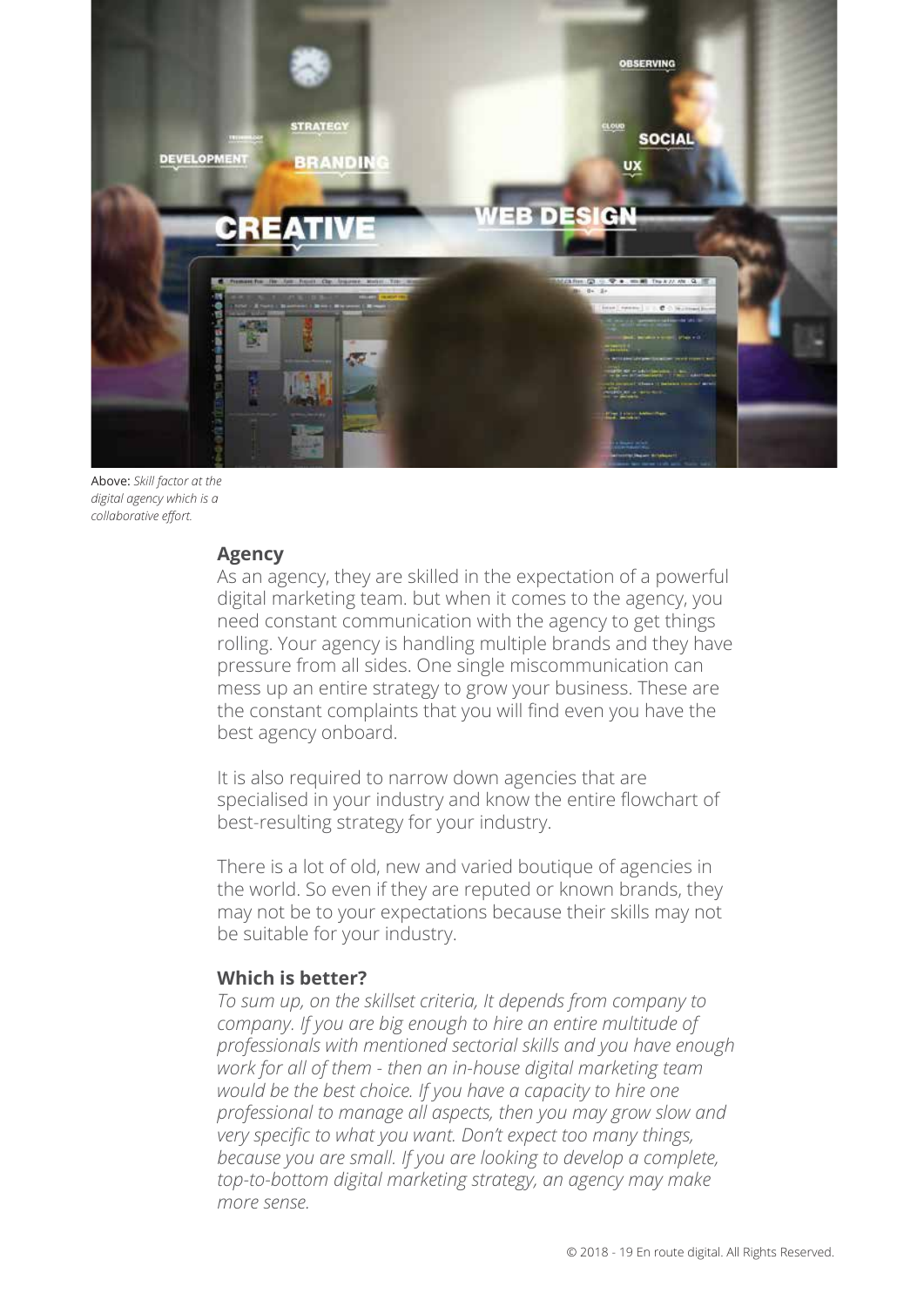# **Creativity**

An imagination to drive great ideas that deliver unique results.

# **In-House Team**

Digital Marketers have a natural instinct for creativity and they are absorbed by diversity. It is easy for a creative person to get bored. At times, if the company is micro-managing marketing, then you have higher chances of stagnating creativity of your in-house team. They are also working on the focused project. Such circumstances make their productivity poor and under-valued.

In-house marketers, however, will have a thorough track of your competition, giving them free-hand to do what they want to execute will drive good results.

# **Agency**

The agency has several different types of client accounts onboard, for which they work daily and periodically. Boredom is seldom seen in them and their minds are fresh and always active since multiple accounts give them multiple challenges. Agency also makes sure, to drive consistent creativity from their team, by giving better open work environment and unboxed work culture.

There are chances if your agency has similar industry-specific clients, which will result in a clashing of ideas, lead-sharing and anything that damage integrity.

# **Which is better?**

*We can assume there is nothing good or bad here. But most important are the work environment that you provide and how to freehand you give it to your team. So sometimes, even if you have an in-house team, large corporates hire a digital agency or creative agency or both to deliver creativity and strategy that's suitable to magnify the business.*



Creativity is a habit, and the best creativity is the result of good work habits.

# *Enroute digital is pretty adaptable and can adjust to any environment.*

# **Adaptablity**

A capacity to adapt and move with the situations.

# **In-House Team**

Your in-house team is just next to you. They are approachable, easy to work with, and can make quick back and forth to your any circumstances.

You can have unplanned agenda as your priority at any moment, depending on your business situations. They can execute it in a timed manner and very efficiently and aggressively. You can change your marketing strategy according to the market vibes and push it with higher magnitude very quickly.

Internal teams are always exploited by giving them multiple priority lists and with unreasonable timelines to deliver the same. With such scenarios, they still manage to handle a task from start to finish.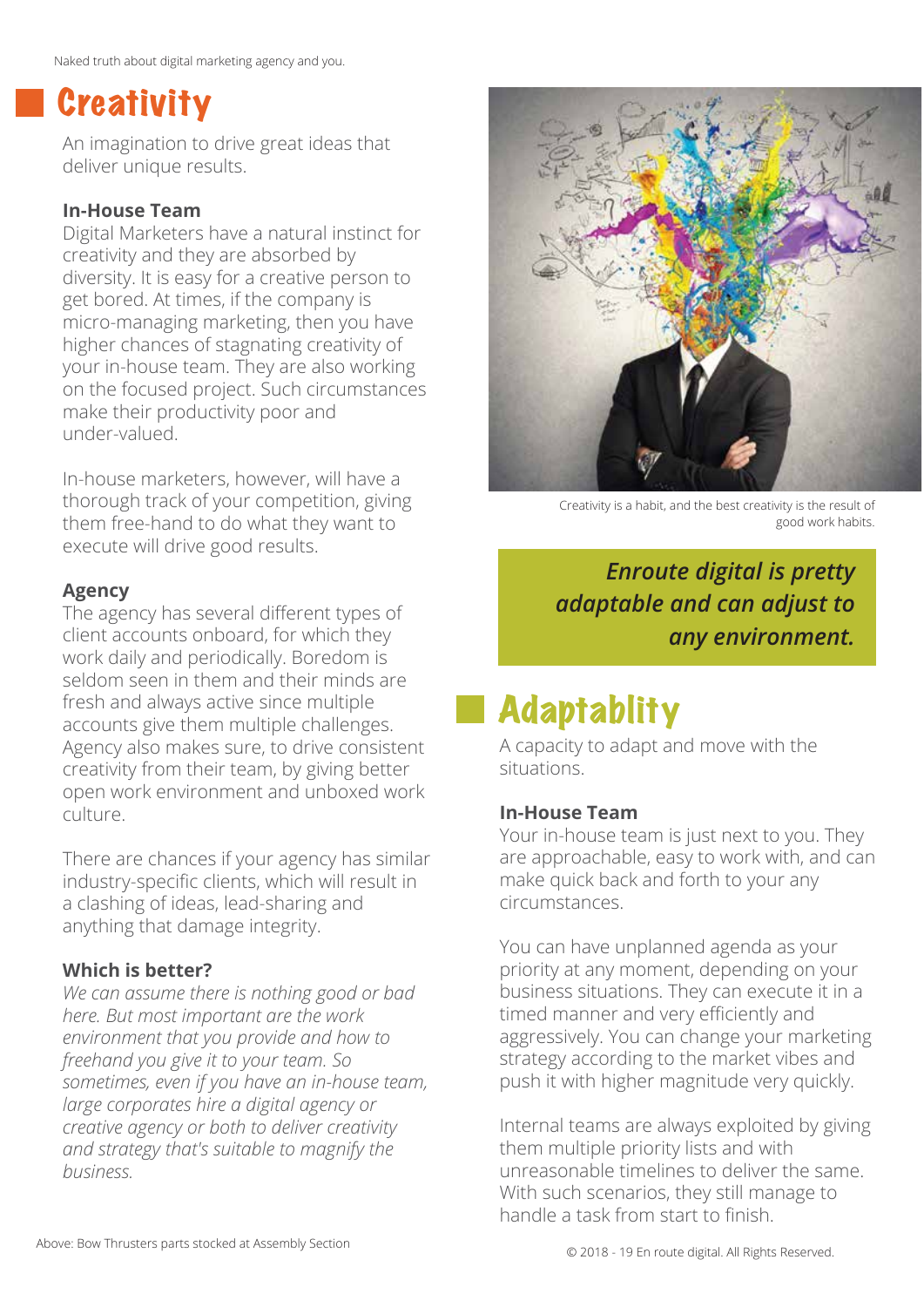#### **Agency**

The digital agency is slower in such situations than an in-house team. There are various factors, you need to consider like season, workload, client base, and since its an agency they have a beneficial '3rd party' perspective.

They work on 'work log assigned', you have to wait as they have other clients on their priority lists too.

It also depends on your employee, how good he is, in managing his agency and getting things done from them even in urgency. There is no other alternative to communicate with the agency in a cordial way and execute it quickly and fluidly as you can.

# **Which is better?**

*If there is deliberate sudden decision-making in your company, speed and time are the factors that are mostly defined in the project. If the systematic process is missing in your company, and communication changes are on the hit-list then consider going with the in-house team. That will have an upper-hand in your execution.*

# **Cost**

A primary factor for decision-making and generating ROI

# **In-House Team**

A digital marketing manager has an average salary ranging from Rs. 50K - 150K. So take this consideration, when you hire one or multiple people in a team to build a complete digital marketing department.

The cost of execution depends on the marketing budget that is reverse engineered to achieve sales revenue. Think wise, if you are looking for one single professional or planning to build a team to execute the entire strategy for complete digital execution.

It will be thoughtful and cheaper to hire single arm for this position. But expect a longer time for execution and have the patience to justify the cost. Because short-term gains will be never in your agenda. On the other hand, if you hire single, on-hand employee along with Digital agency onboard, that could streamline your process on deliverables and strategy that you have set to implement to achieve your business goals. That will less expensive than hire an entire department but little more added to your budget.

Apart from salaries, you have budgeted expenses for office spaces, computers, software & internet needed.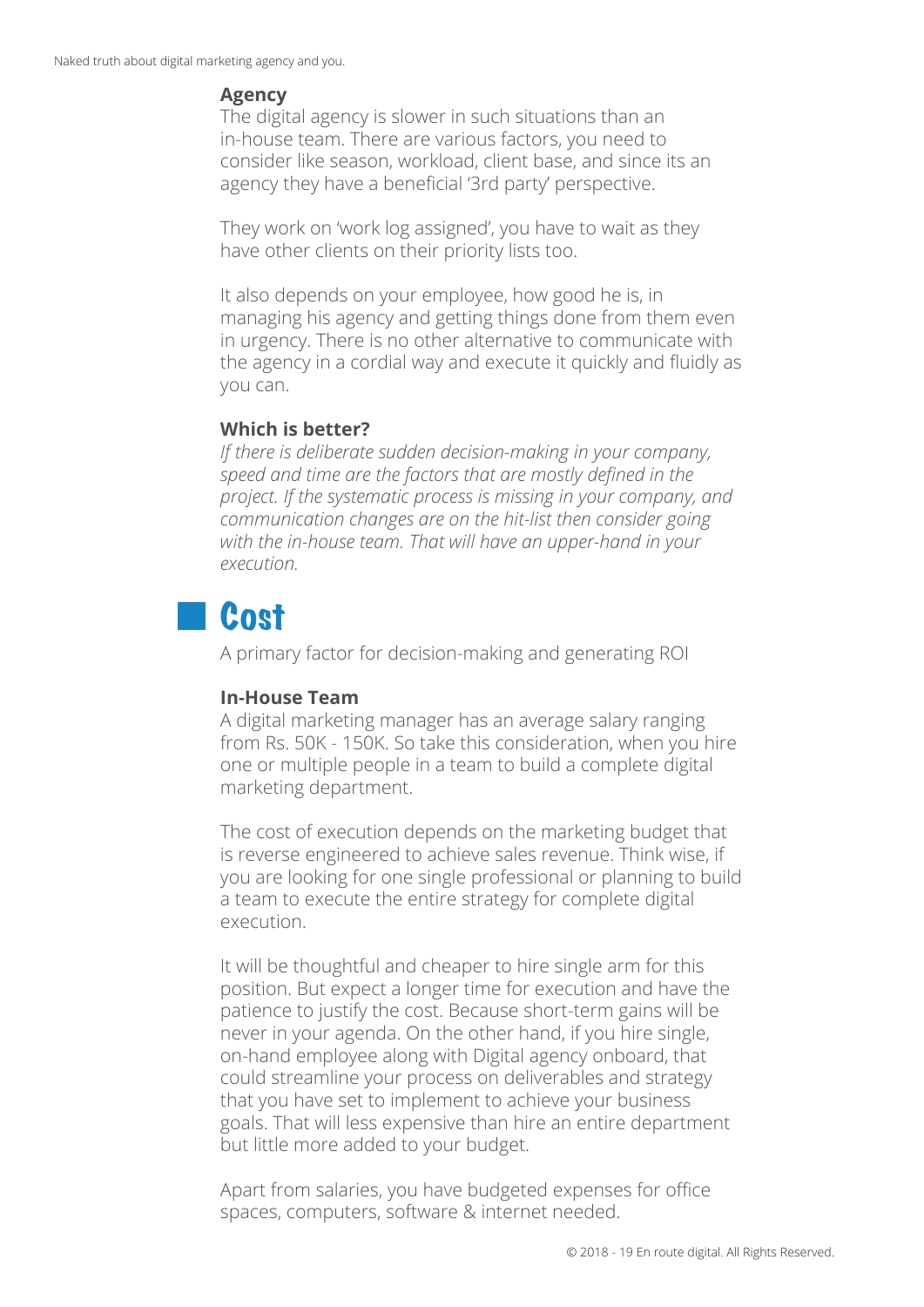

The price of inaction is far greater than the cost of making a mistake.

# **Agency**

There is a fixed agency fee and negotiated price in place when it comes to an agency.

An agency has already invested its funds in marketing automation software, skilled professionals, computers and other overheads, which cuts any extra costs on your end. You only pay for the services and marketing budget that you have calculated on the basis of sales revenue.

### **Which is better?**

*Each scenario and situations have pros and cons. The cost you want to add in your company is the vision towards your goals that you need to achieve. Hiring an agency, however, seems to be more expensive, but its a cheaper option to choose until you grow to the level where your cost can be justified against the revenue generated. This can actually be the cost-effective option, in the long run, also you could manage to keep even both, as larger groups practice within their company.*

# Summary

*Use scratchpad therapy to make notes of your goals, your requirements at your current situations, and justify to have a combination of both to accelerate your growth.*

*If at all, you still have some apprehensions in your mind, just analyse it with your day to day example. Let's say you are new in this city. would you consider buying a house immediately or rent one before you settle down and work for your finances. Because buying a house needs your investment of down payment, provisions for EMI's and steady growing income.*

*I guess know, you know what we meant. Agency is definitely a right choice for you to excel your presence digitally and measure your growth opportunities.*

**Connect to us for more to get free tips on how to manage your digital presence and see it revenue coming in..**